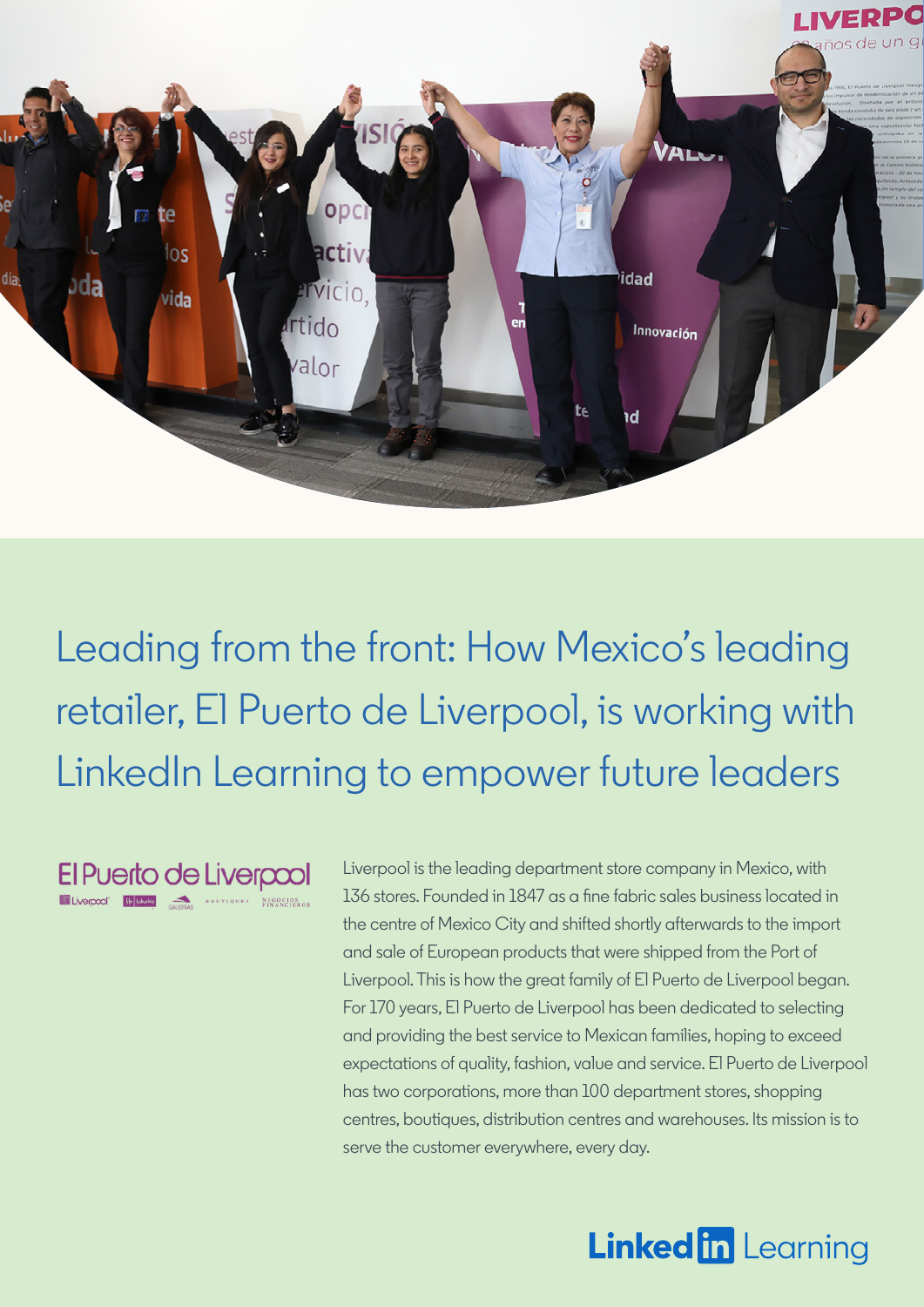

For more than 170 years, El Puerto de Liverpool, the Mexican retail chain, has put the needs of its customers at the heart of everything it does. Its principles are rooted in quality, value and service; it leads from the front, giving its customers  $\alpha$ high-quality fashion and homewares experience as well as an uplifting retail journey.

This is just one of the reasons why El Puerto de Liverpool chose to invest in employees. It firmly believes that learning and personal development is of great importance if it wishes to stay at the forefront of the FMCG market and deliver a first-rate service to its customers.

Bárbara Sierra, Learning Manager at El Puerto de Liverpool, concurs: "In the retail industry, the market changes constantly. El Puerto de Liverpool is always at the forefront, which is why a solid and articulated learning strategy is key in the development of employees. We want to empower employees and make them co-responsible for their own development, creating a culture of constant learning."

# Establishing a learning strategy

El Puerto de Liverpool was looking for a learning platform that would provide relevant and current content on different topics, including soft and technical skills. The training had to appeal to a broad spectrum of employees but it also had to place the employee at the centre of their learning. This empowered employees to participate in the decisions around what content and skills were needed to reinforce their professional development.

Bárbara continued: "Our main challenge was to make employees responsible for their own personal development. To do that, we created a learning strategy and established a learning culture.

"We were aware that we had to work alongside our employees in the creation of a learning culture so we created several strategies to help us succeed."

#### Campaigns, content and culture

El Puerto de Liverpool adopted LinkedIn Learning. The platform was easy for the user to navigate and easy for the learning team to administrate. Furthermore, the retail company was able to integrate LinkedIn Learning with its own learning management system, vastly improving the user experience through a "single sign on".

"We created programmes with target audiences and curated content according to specific skills. We also established goals so that we could track participation and progress," Bárbara said.

"Each programme also had an incentive; a digital badge that employees could share on their social networks, providing evidence of the skills obtained."

El Puerto de Liverpool ran weekly campaigns, recommending content aimed at specific skill sets. For example, El Puerto de Liverpool's learning and development team has two divisions – one is focused on technical skills and the other division is focused on the leadership development. The leadership team experienced particular success. In fact, of the top ten courses completed by El Puerto de Liverpool employees, six focus purely on leadership, leading with Emotional Intelligence being the most watched programme.

Bárbara explained further: "El Puerto de Liverpool has a leadership model so we created learning paths that are aimed at strengthening the model, prioritising the skills needed to be a good leader within the company. We also created specific paths based on each of the leadership capabilities."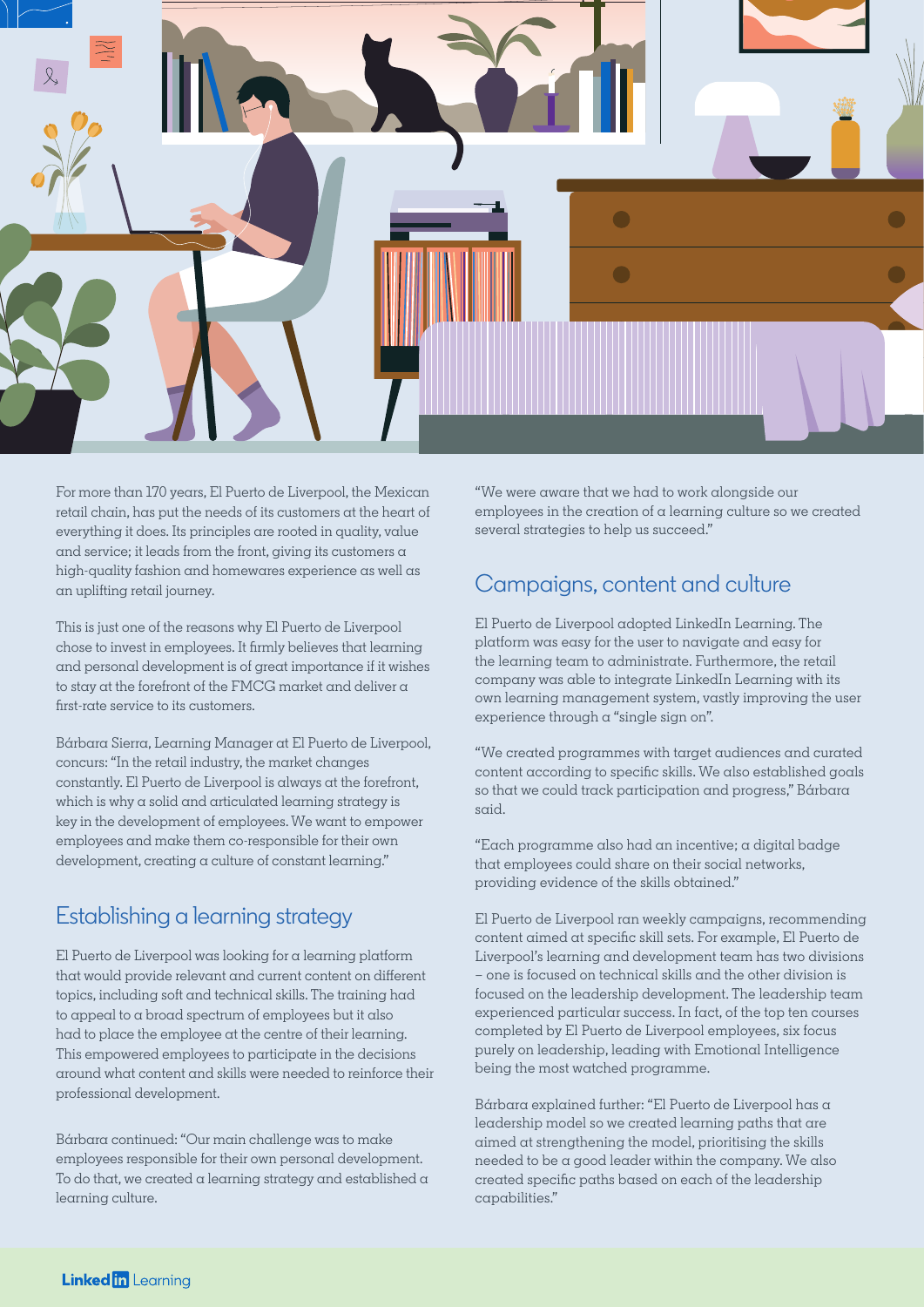# The Challenge

- **•** Empower employees and make them coresponsible for their own development
- **•** Establish a culture of constant learning
- **•** Develop learning programmes targeted towards leaders

# The Solution

- **•** Deliver tailored learning programmes to specific audiences
- **•** Create recognition culture that incentivises employees to learn
- **•** Curate content geared towards specific skill sets

#### The Results



**Learning hours completed – 31.840**



**24,289 courses watched and completed**



**99 per cent license activation rate**

# Exciting times

El Puerto de Liverpool has a close relationship with LinkedIn Learning and has worked with the platform for three years. In year two, the company had 2,500 LinkedIn Learning licenses. That number now stands at 3,000.

Bárbara concluded: "LinkedIn Learning has allowed us to bet on people's self-development, basing learning on the personal interests of each employee, allowing them to direct their professional development in different directions.

"It has also allowed us to reach specific and strategic audiences almost immediately, facilitating the development of specific skills that keep us at the forefront of the retail industry and business."

Now, El Puerto de Liverpool is trialling LinkedIn Learning's new intelligent skill building platform, LinkedIn Learning Hub. It uses data and insight to steer users in the right direction in terms of personalised content and community-based learning, making learning paths easier to find. El Puerto de Liverpool is excited to see exactly what impact LinkedIn Learning Hub will have on its employees' learning and development and is proud to be the first company in Mexico to be part of the trial.